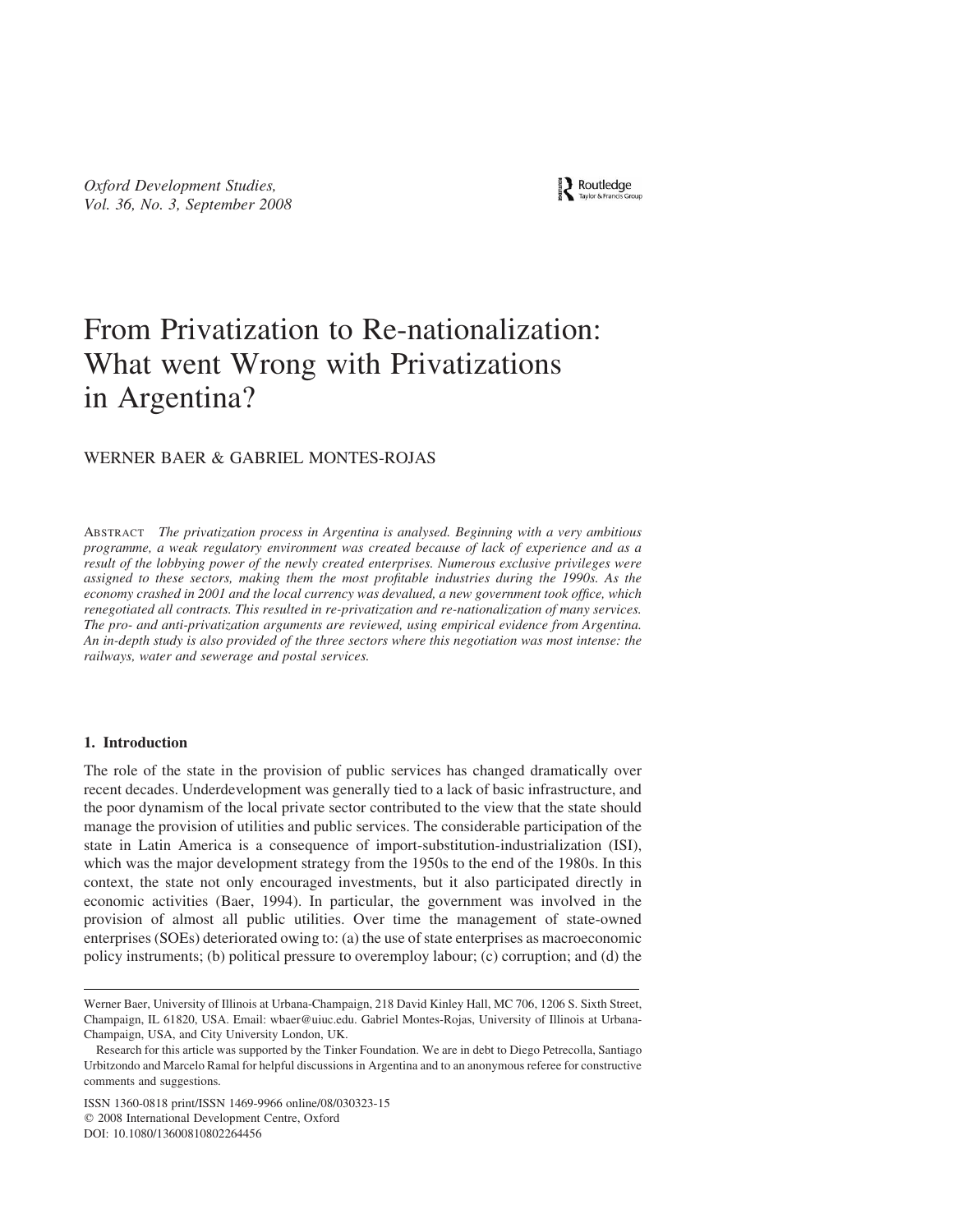use of public enterprises to borrow more than they needed on the international market (see Amann & Baer, 2005).

At the beginning of the 1990s a strong consensus emerged regarding the benefits of privatization.<sup>1</sup> In particular, privatization was perceived to promote enterprise efficiency, to reduce fiscal deficits, to increase consumer surplus and to create a competitive environment where there was a monopoly structure (see, for instance, IFC, 1995). Latin American policy-makers were gradually persuaded of these benefits and initiated a massive process of privatization.

Argentina provides one of the most dramatic examples, because of the scale of its privatization process (it included every public service managed by the state: electricity, postal services, telecommunications, television, railways, water and sewerage, and "strategic" sectors such as petroleum and gas) and the speed with which it was carried out. Fifteen years after privatization started, a substantial controversy arose over its impact. Although Sirtaine et al. (2005) concluded that, contrary to public perceptions, the financial returns to private infrastructure concessions had been mediocre, other authors found that privatized enterprises were extremely profitable (Azpiazu, 2002). Moreover, whereas some studies concluded that households benefited from this process and efficiency gains occurred in most sectors (e.g. Chisari et al., 1999), opposite conclusions were drawn from different lines of research (e.g. Basualdo et al., 2002).

After the 2001 crisis, a renegotiation of all privatized concessions began. In many cases, this process led to cancellation of the existing concession contracts, which resulted either in re-nationalization or in a new privatization. The purpose of this paper is to review the overall process, discussing the arguments in favour of and against privatization using empirical evidence from Argentina.

The criteria used to evaluate individual privatization outcomes vary across sectors, but the analysis also needs to be framed within the general process as well. Individually, general performance can be judged according to the following criteria: (a) whether the firm fulfilled what was stipulated in the concession contract (e.g. investment in new infrastructure, increase in the number of clients); (b) whether more efficient services were provided (e.g. lower prices, better quality); (c) whether a competitive market environment was created for the future development of the sector; and (d) whether the fiscal burden, which was attributed to state management, was actually reduced. An analysis of the bestknown cases may contribute to an understanding of what went wrong with privatizations and what can be done to achieve their original goals. With that objective in mind, we analyse those sectors where re-nationalization or re-privatization occurred, e.g. railways, water and sewerage and postal services.

The paper is organized as follows. Section 2 presents two views about the process: one sees it as the result of state mismanagement and draws positive conclusions, whereas the other emphasizes the "institutional capture" of the state by the newly created private enterprises. Section 3 presents the basic regulatory principles and facts. Section 4 concentrates on the renegotiation process, which is continuing at present. The following sections examine individual cases: railways (Section 5), water and sewerage (Section 6) and the postal service (Section 7). Conclusions and a general evaluation of the drivers of success and failure of privatizations in Argentina are presented in Section 8.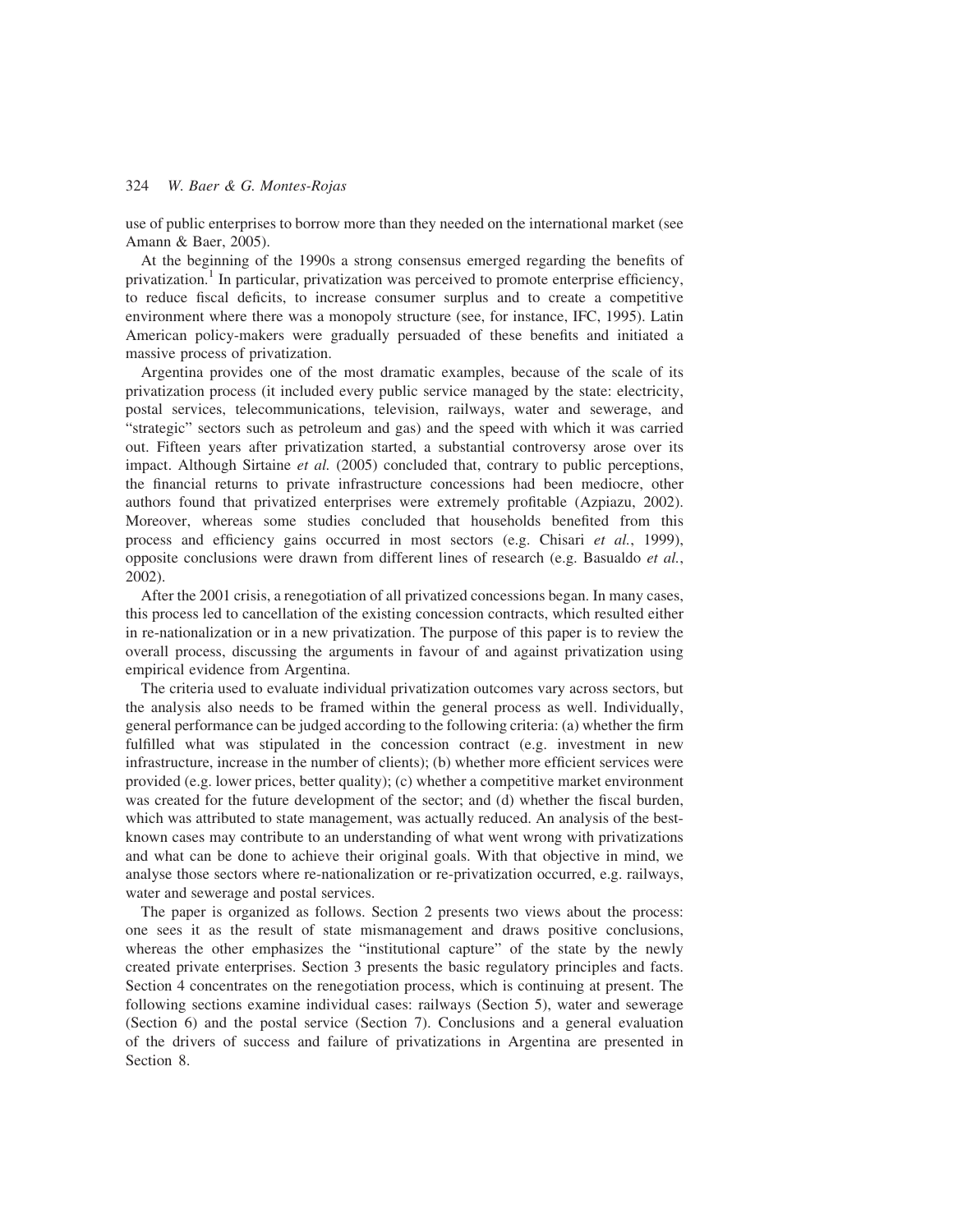#### 2. The Privatization Process: Two Views

#### 2.1 Pro-privatization Arguments

Privatization of SOEs was one of the key components of the "Washington Consensus", a term used to summarize the neo-liberal economic policies of the late 1980s and the beginning of the 1990s.<sup>2</sup> In certain economic circles privatization was viewed as a solution to many Latin American problems. For instance, the IFC (1995) stated that the fact "[T]hat privatization can deliver a wide range of material economic benefits is now a view so widely held that it scarcely needs elaboration". This optimism was based on the premise that privatized enterprises would achieve multiple objectives, such as:

- (1) providing resources for the state's fiscal needs and reducing the fiscal burden of SOEs;
- (2) improving efficiency and quality of services in infrastructure sectors (see Savas, 1987; Boycko et al., 1993; Shapiro & Willig, 1990);
- (3) aligning tariffs with costs and favouring an efficient allocation of resources;
- (4) extending coverage and access in the case of public utilities;
- (5) creating a new business environment and stimulating the adoption of modern technology (see Adam et al., 1992);
- (6) increasing domestic stock ownership (Suleiman & Waterbury, 1990);
- (7) attracting domestic and foreign investment (Vernon, 1991).

Some empirical studies have shown that, after being privatized, many SOEs increased real sales, becoming more profitable and increasing investment and employment (Megginson et al., 1994; Adam et al., 1992). However, at the time privatizations were carried out, they were adopted largely on faith, not empirical evidence.<sup>3</sup>

In Argentina, which experienced a prolonged economic crisis in the 1980s, a new consensus emerged regarding the role of the state in the mismanagement of public services and its impact on the fiscal situation. According to this view, the lack of the right incentives, because of non-profit-oriented management, was responsible for the poor performance of SOEs. Consumers would be better served because "privately owned companies have greater incentive to produce goods and services in the quantity and variety which consumers prefer" (Beesley & Littlechild, 1994, p. 17). Regarding the inefficiency of SOEs in Argentina, FIEL (1987) stated:

... State-owned companies suffered huge operating deficits as a result of the application of political fares and the high costs derived from high public wages. Adjustment attempts led to a lack of maintenance and divestment. Losses were covered by the National Treasury with a severe incidence on public finances.

In this context, the Peronist government, elected in 1989,<sup>4</sup> rapidly adopted neo-liberal policies. The State-Reform Bill (Ley 23,696) declared several public services subject to privatization, and it authorized the national government to undertake the necessary steps to carry this out.

## 2.2 Arguments Against Privatization

Other authors (e.g. Basualdo et al., 2002) explain the process from a different perspective. They emphasize the similarities between the policies implemented under the Menem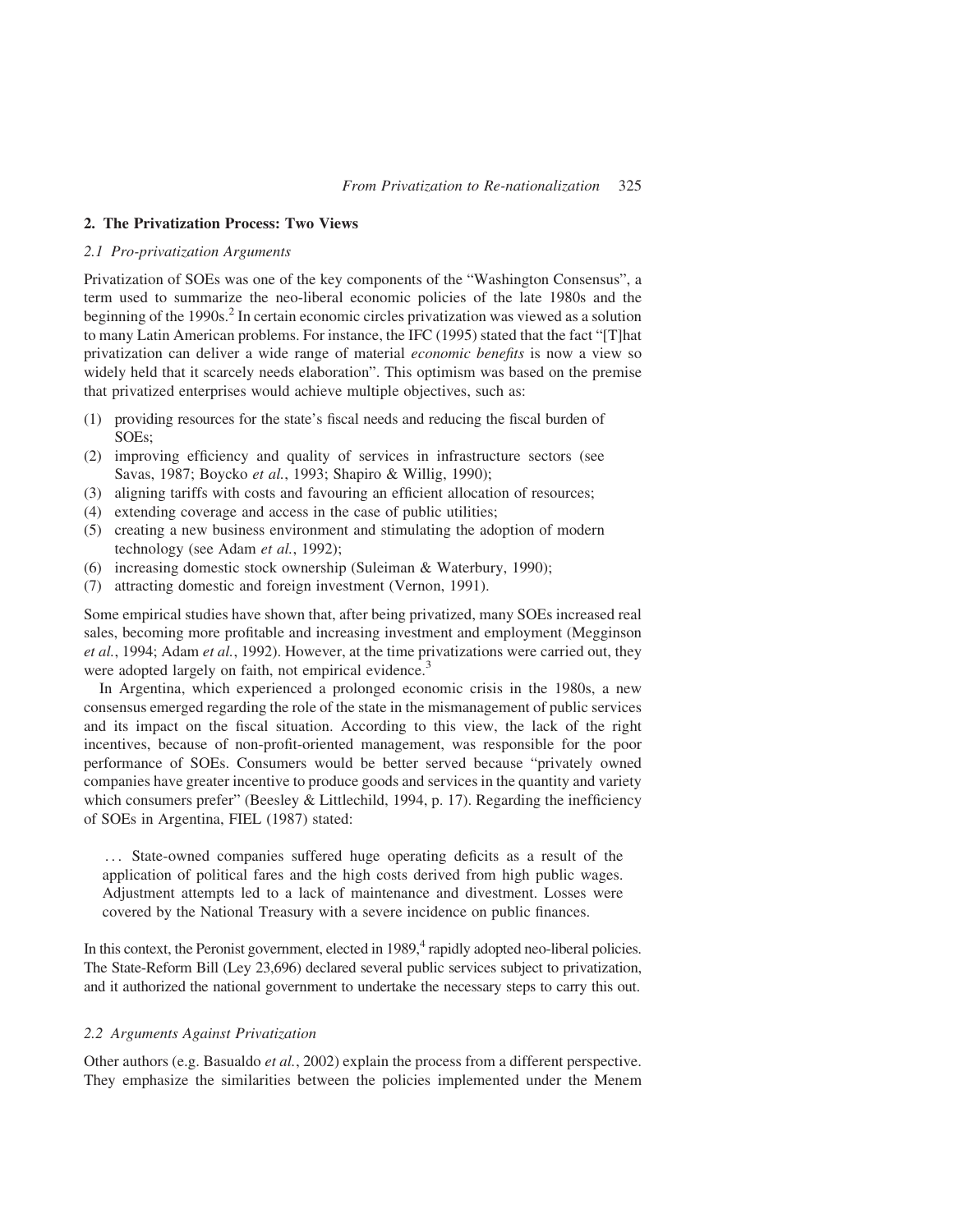administration and the last military government (1976 – 83). Privatization was the result of increasing pressure to accomplish two different objectives: servicing the external debt and subsidizing domestic capital. From 1976 to 1989 national firms were promoted by receiving subsidies and favourable contracts with the state, mainly in road construction and the building industry. The nature of these holdings gave them the name of "*patria* contratista" (in Spanish, national firms that contract with the state). Other methods used to favour these groups included nationalization of the external private debt, which occurred in the aftermath of the 1982 debt crisis (Schvarzer, 1998). As a result, the fiscal deficit increased, becoming the government's main preoccupation and the cause of macroeconomic instability. Foreign capital was generally excluded from the distribution of resources during the 1980s. For instance, in 1988 Argentina suspended all external debt payments.

In order to resolve this conflict between national and foreign capital, privatizations benefited three different groups (Basualdo et al., 2002): the "patria contratista", who contributed to management and local lobbying; foreign and domestic banks, which provided undervalued government bonds that were recognized at their nominal value; and foreign firms, which provided technology and management knowledge. Management of the SOEs resulted in a qualitative jump for these actors as the groups' profits and political power increased. Azpiazu (2002) showed that, from 1993 to 2000, 26 concessionaires among the 200 biggest national firms received 56.8% of the total cumulated mass of profits. A weak regulatory framework was created to allow extraordinary profits (see Basualdo, 2001, and the section on regulation below). Ramal (2005) interpreted this process as one of "original capital accumulation", as new groups appropriated public enterprises as a way of raising the value of their capital, in the same way as bureaucrats appropriated SOEs in the ex-Soviet countries.

A different perspective is used to analyse the "failure" of state enterprises. It is not government management per se that caused the dysfunction of SOEs in the 1980s, but deliberate mismanagement to make public opinion and political actors more favourable to privatisation.<sup>5</sup> A documented example of this was telephones: their management before privatization was plagued with corruption and services deteriorated significantly (Seoane, 2003), while at the same time tariffs were increased substantially to set a "competitive" floor to concessionaires.

Petrecolla *et al.* (1993) stated that the objective was to create quasi-rents, where before there had only been financial losses, for attracting capital investors. Not only were profit rates excessive, but also gains in the value of assets were exorbitant. For instance, local economic groups, which obtained the concession for gas distribution and telephone companies, made a  $20-40\%$  average annual profit rate by selling their participation in the newly created firm a few years later (Basualdo, 2001). On the other hand, stock options given to SOE employees in the privatization process quickly lost their value. As a result, income and wealth inequality rose during the 1990s.

Moreover, as these enterprises constituted a traditional shelter for more combative labour unions, privatization resulted in a deterioration of their influence. Suleiman & Waterbury (1990) associated the political objective of privatizations with reducing union power. From this perspective, private management of the SOEs was extremely successful. According to FIEL (1987): "Prior to privatisation, employees working at SOEs were approximately 290,000. The big employers were the railroad companies (94,000), telecommunications (46,000), post (37,000), YPF (the oil company) (37,000), Segba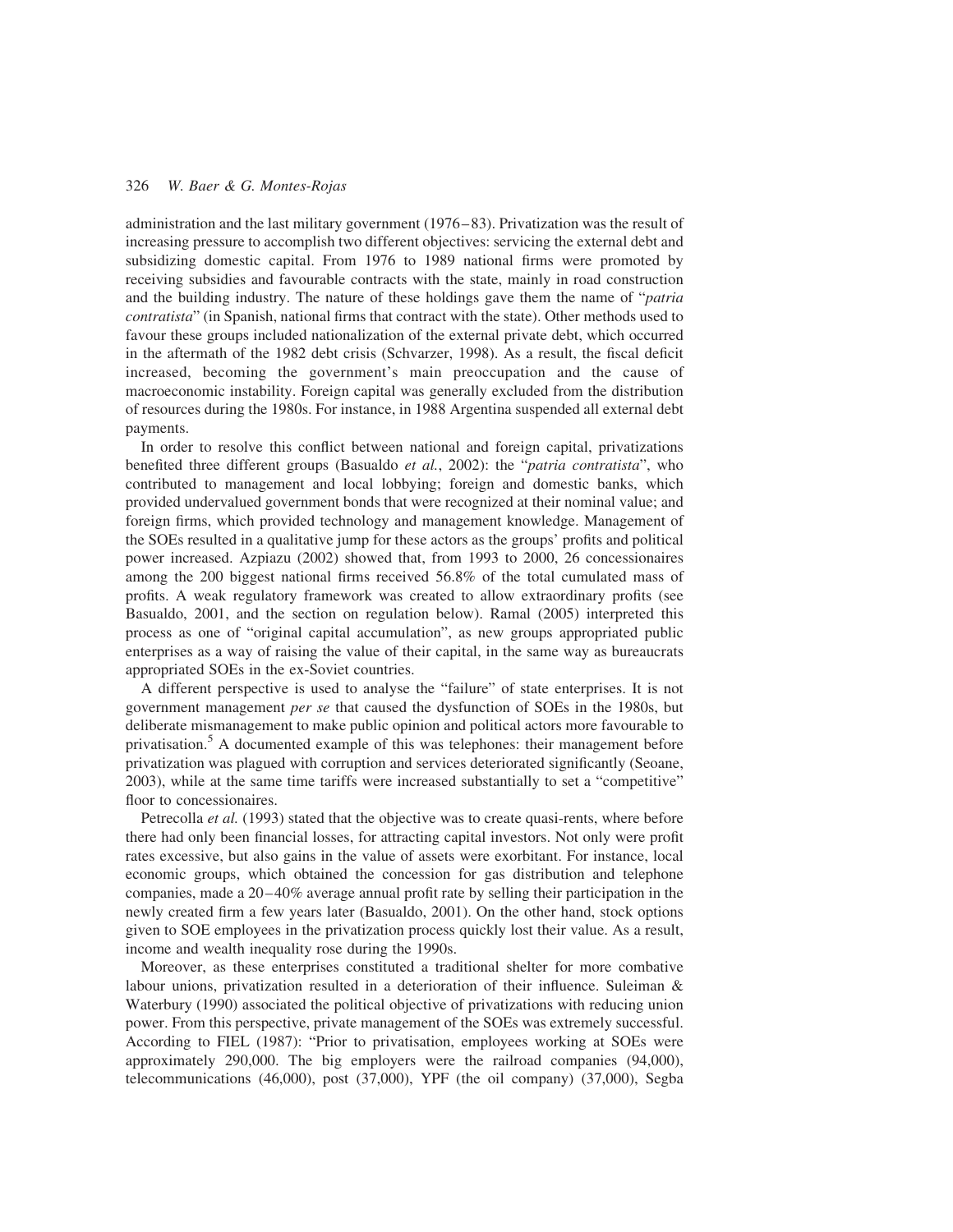(metropolitan energy company) (22,000) and Gas del Estado (10,000). After the privatisation process, estimates indicate that over two-thirds were fired (almost 200,000)".<sup>6</sup>

#### 3. Regulation

In many cases, public utility enterprises constituted natural monopolies. As concessions transferred the management of the SOEs, the market structure remained mostly intact. Thus, regulation was intended to attenuate market failures usually associated with such a market structure, and to provide guidance for attaining competitive markets results. Technical aspects of regulation practices have been studied extensively by FIEL (1999) and CEER (2001). Opinions varied as to whether the regulatory framework was weak and, if so, what the causes of this were.

On the one hand, the size and the speed of the process, plus the fact that little international empirical evidence was available, determined that the regulatory agency was created at the same time as the privatization process. In many cases, the future concessionaires provided the research expertise for the construction of the new regulatory framework. Moreover, there was no explicit co-ordination among regulatory agencies (Petrecolla, 2001).

Other authors emphasize that the weak regulatory environment was the result of the "institutional capture" of the state (Aspiazu, 2001, 2002). A major example of this was the indexation that concessionaires were allowed to apply to tariffs, while the Convertibility Law explicitly prohibited this.<sup>7</sup> Many other "regulatory asymmetries" existed, in proportion to the lobbying power of each group. FIEL (1999) concluded that agencies in sectors where fewer firms existed tended to favour the concessionaires. The actual power of the regulatory agencies varied for different sectors. In many cases, the agencies were excluded from renegotiation processes, as this was done between the concessionaire and the government. On the other hand, the regulators had the ability to apply pecuniary fees for breach of contract or for consumer rights violations.

The regulatory agencies were created with certain autonomy with respect to the national government, although closely linked to the concessionaire. In many cases, they were financed by fees paid by the public service users.

In general, a price-cap mechanism was used to set tariffs, and they were adjusted by a price index (US general price index), minus some efficiency factor, plus a new investment factor. In some cases, an additional term was considered to reflect price variations in input materials (e.g. gas and electricity). This system created some incentives for firms to increase productivity growth, and the state was able partially to translate these gains into consumer surplus. Nevertheless, the weak regulatory environment allowed multiple tariff adjustments, which undermined those gains (Petrecolla, 2001; Thwaites Rey  $&$  López, 2001). On the other hand, water transportation and railways had a hybrid mechanism that was based mainly on the cost structure.

#### 4. Renegotiation of Contracts

After the devaluation of the peso in 2002, and the economic crisis that followed it, the deterioration of the privatised public services was evident. Two different events contributed to the renegotiation of contracts in 2002 (Ley 25,561, Emergencia Pública y Reforma del Régiman Cambiario). On the one hand, a different government attitude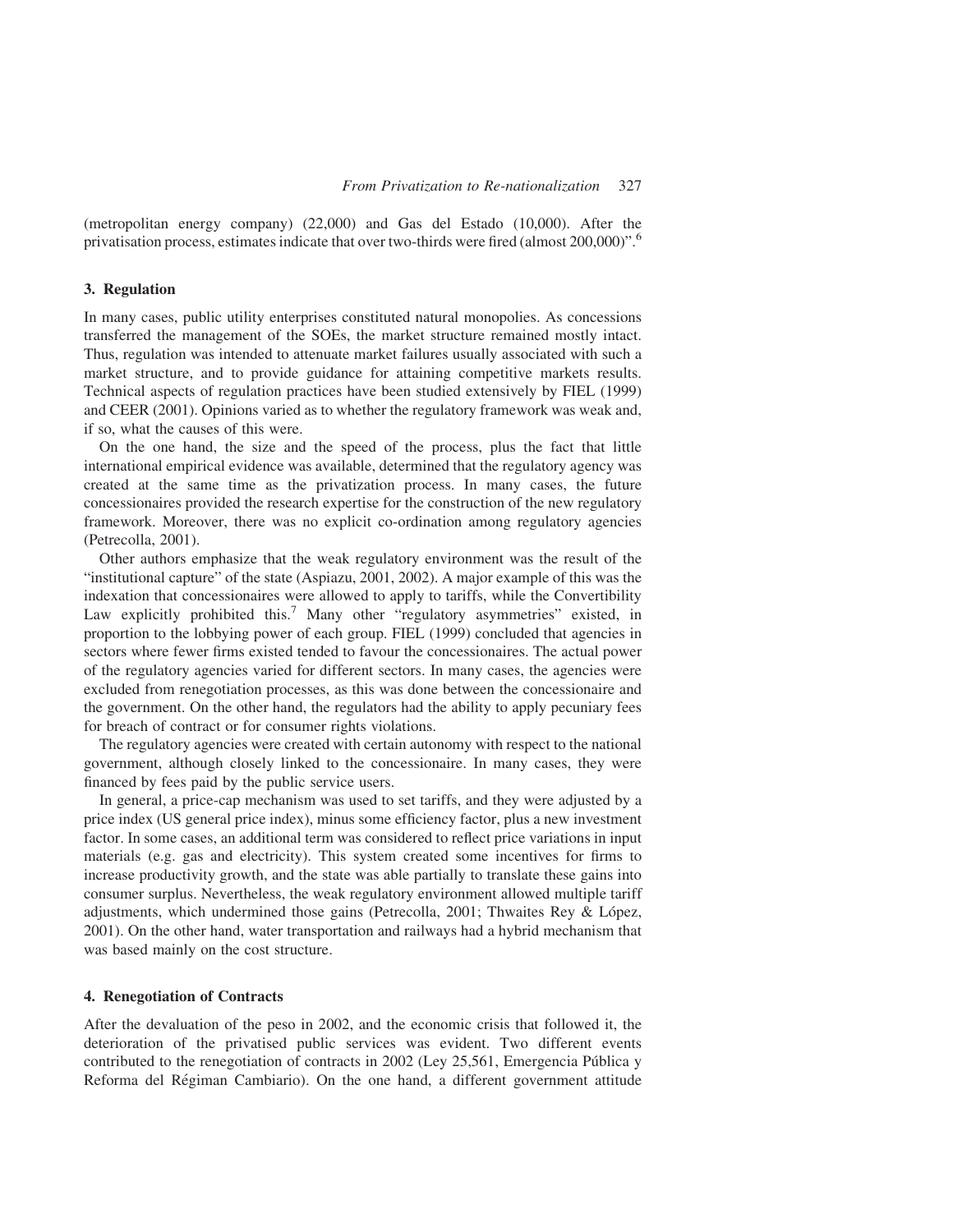(as a result of massive popular mobilization, which included consumer protests) was expressed by the Duhalde and (mainly) Kirchner presidencies. On the other hand, firms' profits decreased considerably and their financial situation made them vulnerable.

The devaluation affected both the revenues and the costs of the privatized enterprises. On the one hand, the devaluation had a considerable impact on the real value of public utilities' tariffs. The general consensus in the post-devaluation governments was that tariffs had been set too high and that profits were excessive in the 1990s. The Duahlde government froze those tariffs indexed in dollars in order to keep inflation low. In Table 1, the average tariffs in dollars in 2001 (pre-devaluation) and 2002 (post-devaluation) are calculated. Figures 1 and 2 show the tariffs in dollars for the period 1993 – 2006 for each of the sectors in Table 1. On average, tariffs were reduced to one-third of their predevaluation prices in dollars. As Figure 1 shows, the value of electricity and natural gas tariffs rose in 2003 but remained stable in the following years. Telephone and water and sewerage bills were not adjusted in any of the following years (Figure 2 plots the value in dollars for these sectors' tariffs). As a consequence, the revenue loss in dollars was never recovered in the post-devaluation period.

On the other hand, provided that many enterprises used imported inputs and had debts denominated in foreign currency, the devaluation considerably increased variable costs. At the same time, the financial crisis increased the risk of investing in Argentina, disrupted the payment system and collapsed the demand for public utilities. In turn, this had a significant restraining impact on investment plans. However, labour costs remained fixed for a long time after the devaluation. Overall, it is difficult to quantify the effect that the devaluation and the crisis had on the profitability of the privatized enterprises, although in general every privatized firm showed negative profits in the last quarter of 2001 and in 2002<sup>8</sup>

As a result, several firms re-evaluated their strategies on the continent, and abandoned public utility enterprises. In general, these decisions were tied to the global strategy followed by the foreign firms that controlled them. For instance, French firms occupied the

|                                        | 2001   | 2002   |
|----------------------------------------|--------|--------|
| Telephone <sup>a</sup>                 |        |        |
| Monthly rental                         | 13.3   | 4.4    |
| Local call (2 minutes or fraction)     | 0.0469 | 0.0156 |
| Drinkable water and sewerage b         |        |        |
| Price of each $m3$                     | 0.33   | 0.11   |
| Average bill per month, per connection | 13.13  | 4.56   |
| Electricity <sup>c</sup>               |        |        |
| Residential price, fixed charge        | 4.66   | 1.57   |
| Residential price, per MWh             | 0.0755 | 0.0248 |
| Natural gas <sup>d</sup>               |        |        |
| Residential price, fixed charge        | 7.74   | 2.58   |
| Residential price, per $m3$            | 0.150  | 0.0504 |
|                                        |        |        |

Table 1. Public utilities' fees, 2001 and 2002 (in US dollars)

Sources: <sup>a</sup> Telefonica S.A. residential prices for a fixed line; <sup>b</sup>Aguas Argentinas S.A. residential tariffs; c<sub>DDENO</sub> S.A. residential tariffs; EDENOR S.A. residential tariffs; <sup>d</sup>METROGAS S.A. residential tariff.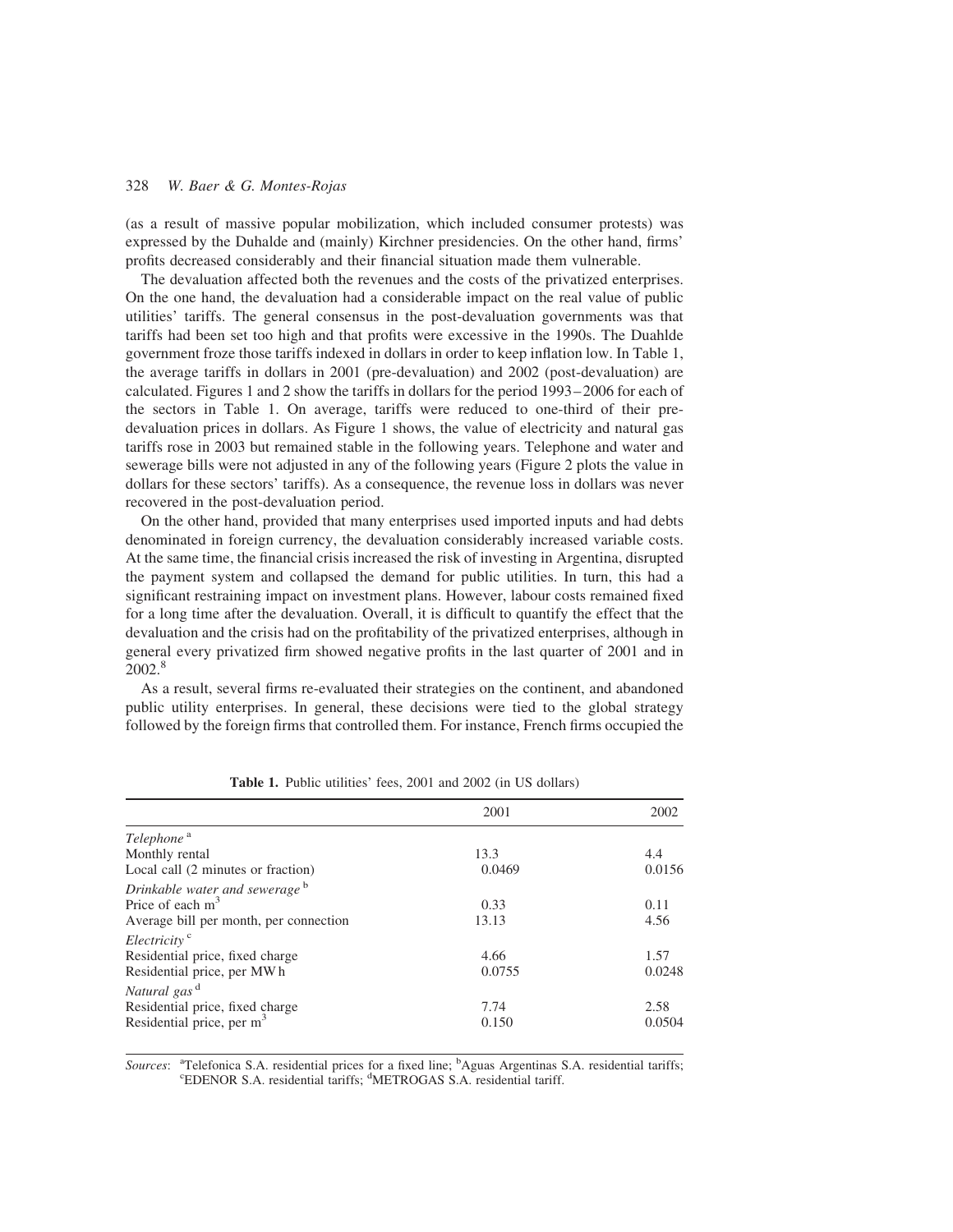



Figure 1. Electricity and Natural Gas, residential fees.  $1993 = 1$ .



Figure 2. Local call and water, residential fees.  $1993 = 1$ .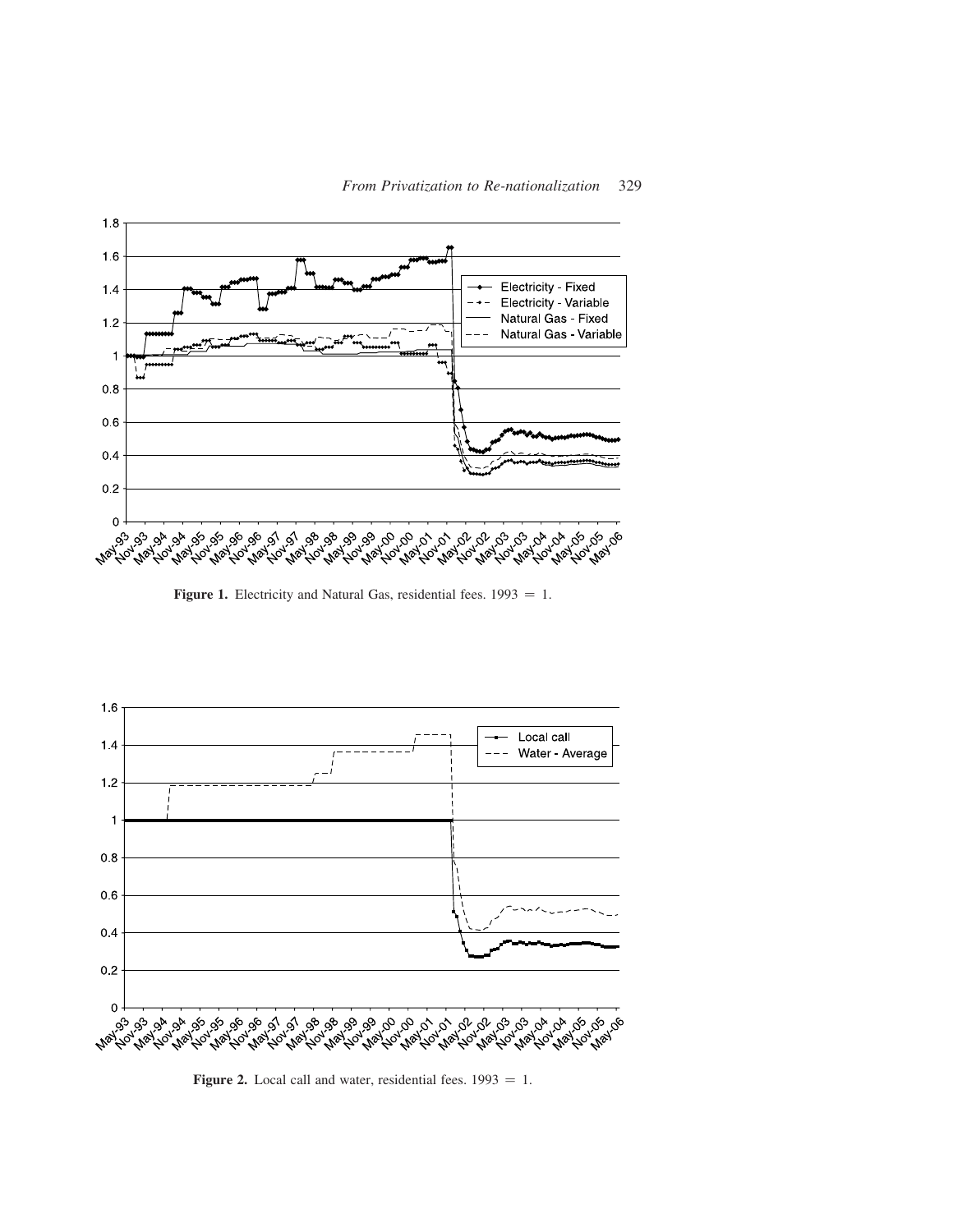third position in terms of foreign investment in Argentina, but they were leaders in leaving the country. First, France Telecom sold its participation in Telecom Argentina S.A., one of the two giant privatized telephone companies. Second, Suez left Aguas de Santa Fé and lost the concession of Aguas Argentinas S.A., water and sewerage of Buenos Aires, $9$  in 2006. Third, Electricité de France abandoned the control of Edenor (electric services in Buenos Aires).<sup>10</sup> On the other hand, Spanish investors had a long-term interest in the region (for instance, they control the very profitable petroleum company) and had a friendlier attitude towards the government.

Many public utility enterprises used coercion (cutting production and quality) as a negotiation tool,<sup>11</sup> while the government offered greater subsidies and financing of dollardenominated debts to settle disputes in its favour. In the meantime, the state financed all new infrastructure investment in critical sectors. The concessionaires have claims with the International Centre for Settlement of Investment Disputes, the World Bank's arbitration body, demanding some US\$16 billion in compensation from the state for "pesification" and the rate freeze. $12$ 

#### 5. Metropolitan Commuter Passenger Railways in Buenos Aires City

At the end of the 19th Century, railways constituted the most important instrument for unifying and modernizing Argentina. Until their nationalization by President Juan D. Peron in  $1948$ ,<sup>13</sup> their services were oriented exclusively towards the agriculturalexport sector. After they became state-owned, new roles were assigned to the existing railway structure: (a) it contributed to the continuous rural-to-urban migration; and (b) it was the most used daily transport method for commuters to the new industries in Buenos Aires. Felder (1994) claims that the state subsidized this kind of transportation in order to lower the cost of the labour force by setting low tariffs and (supposedly) high quality of services.

Urban transportation in Buenos Aires was never characterized by conscious planning, although the Argentine suburban passenger system is among the largest in the world, generating more traffic than New York City and in the same league as Paris or London (Kogan & Thompson, 1994). However, railways were no exception to the chaotic situation by 1989: services were 50% of the level obtained in 1965 and a daily subsidy of US\$2 million was provided for its functioning (FIEL, 1999).

A serious attempt to start privatization was made by President Alfonsin (1983–89), although opposition coming from the Peronist party aborted the action. Ironically, it was the Peronists who undertook the most ambitious privatization process when they reached government. In August 1989, Annex 1 of the State-Reform Bill (Ley 23,696) stated that railways and subways were to be partially or totally privatized. In March 1991, a new enterprise (Ferrocarriles Metropolitanos S.A., FEMESA) was created to operate all the metropolitan services in Buenos Aires City, which cover 899 km of lines, 267 stations and 1800 trains carrying over 1 million passengers each business day. The governmentdesignated packages are shown in Table 2.

Other inter-urban services were offered to provincial governments in case they were important for the local economies. Those not accepted by the provinces would be abandoned. In practice, this constituted the end of the inter-urban services (nearly 70% of these services were discontinued), except for the Province of Buenos Aires (a provincial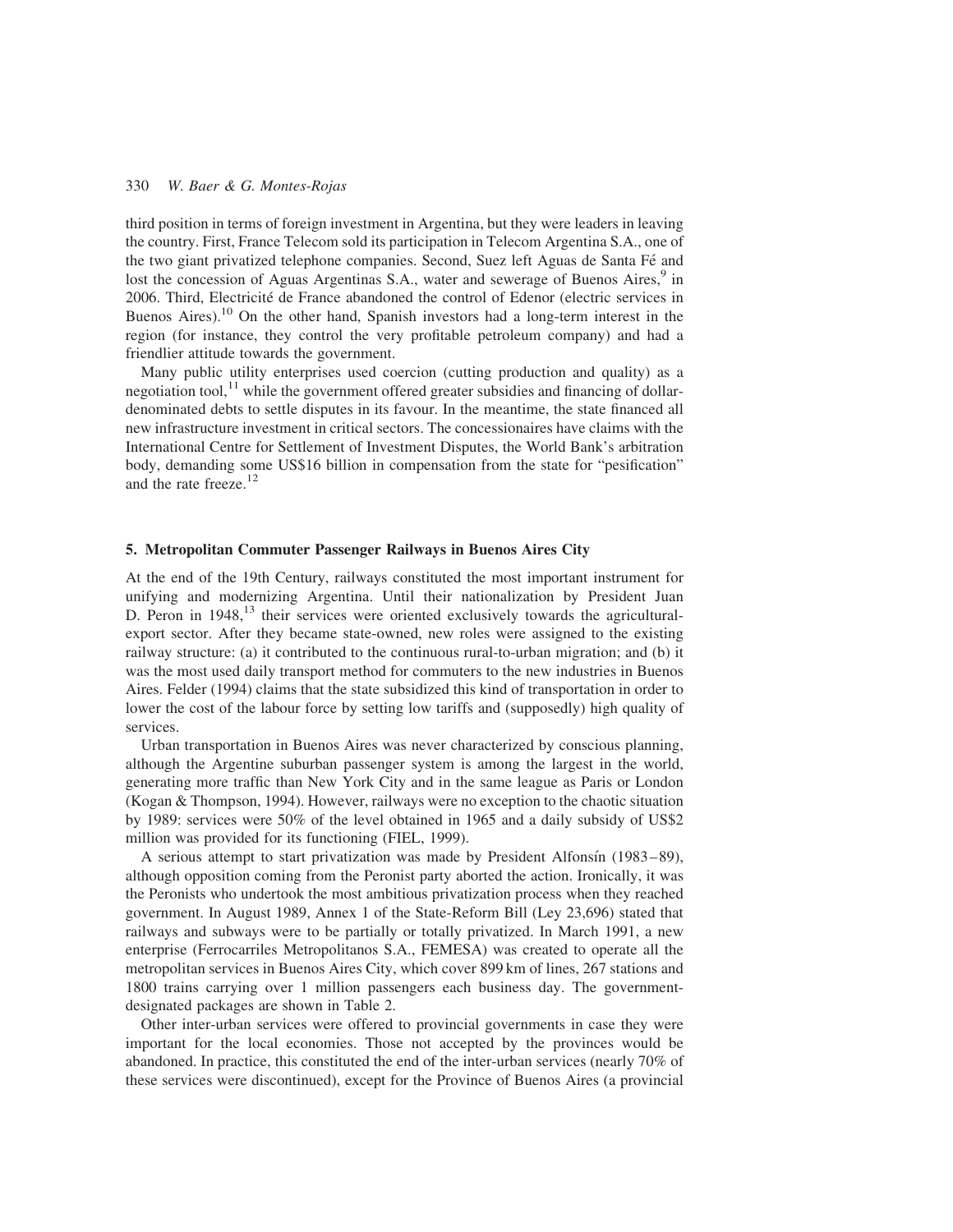| N <sub>0</sub> | Line                                               | Concessionaire                                   | Started        | Duration<br>(as in contract)<br>(years) |
|----------------|----------------------------------------------------|--------------------------------------------------|----------------|-----------------------------------------|
| 1.             | Mitre $(188.9 \text{ km})$                         | Trenes de Buenos Aires (TBA)                     | 27 May 1995    | 10                                      |
| 2.             | Sarmiento (176.1 km)                               | Trenes de Buenos Aires (TBA)                     | 27 May 1995    | 10                                      |
| 3.             | Urquiza $(28.2 \text{ km})$ and<br>Subway(43.9 km) | Metrovías S.A.                                   | 1 January 1994 | 20                                      |
| 4.             | Roca (304.5 km)                                    | Transporte Metropolitano<br>Roca S.A.            | 1 January 1995 | 10                                      |
| .5.            | San Martin (57.8 km)                               | Transporte Metropolitano<br>Gral San Martín S.A. | 5 January 1994 | 10                                      |
| 6.             | Belgrano Norte                                     | Ferrovías S.A.                                   | 4 January 1994 | 10                                      |
| 7.             | Belgrano Sur                                       | Transporte Metropolitano<br>Belgrano Sur S.A.    | 5 January 1994 | 10                                      |

| Table 2. Passenger rail structure in Greater Buenos Aires |  |  |  |  |  |  |
|-----------------------------------------------------------|--|--|--|--|--|--|
|-----------------------------------------------------------|--|--|--|--|--|--|

Source: FIEL (1999) and others.

firm was created to administer inter-urban services, Unidad Ejecutora del Programa Ferroviario Provincial) and the Provinces of Salta, Río Negro and La Pampa.

The concessions in the City of Buenos Aires had the following characteristics (Benedetti, 2002; FIEL, 1999). (1) The services were privatized through a 10-year concession (20 years for Metrovías S.A.) with an option to renew for the same time at the end of the contract (no limit on the number of renewal times). (2) The concessionaire rented the railroad infrastructure from the state, which maintained its property, and it had exclusive management. (3) Each service constituted a monopoly, and could charge for the use of the line by other concessionaires. (4) The state defined an investment plan for each line and some maintenance and quality standards. (5) Depending on the supply and demand projections, a subsidy was offered by each potential concessionaire. (6) Concessions were given to those who offered the lower net present value for subsidy plus investment costs.

As mentioned earlier, the mechanism of tariff determination in this sector is a hybrid one, where tariffs are set in accordance with the cost structure. However, tariff increments are contemplated if the concessionaire surpasses some reference quality indexes 6 months prior to the adjustment. FIEL (1999) found that this procedure was not transparent and numerous conflicts for tariff determination emerged.

The first years of privatization showed an improvement in the quality and quantity of services, which attracted passengers who had been crowded out (FIEL, 1999; CEER, 2001). The amount of the subsidy diminished to one-third of the historical amount in the first 3 years, although it would rise again. In this respect, we see great variation in performance. Some services (e.g. Subway, Metrovias S.A.) changed from receiving a subsidy to paying a positive amount to the state, whereas others were unable to make this transition. At the same time, lines that passed through wealthier geographical zones acquired modern cars, while the poorest regions had the same or lower quality trains.

With the economic crisis, the demand for metropolitan railway services diminished considerably. Whether this was the result of high levels of unemployment (and consequently lower demand) or a deterioration in the quality of services is difficult to determine. However, several non-governmental organizations (NGOs), labour unions and government agencies denounced the critical state of several services. In 2004, with regard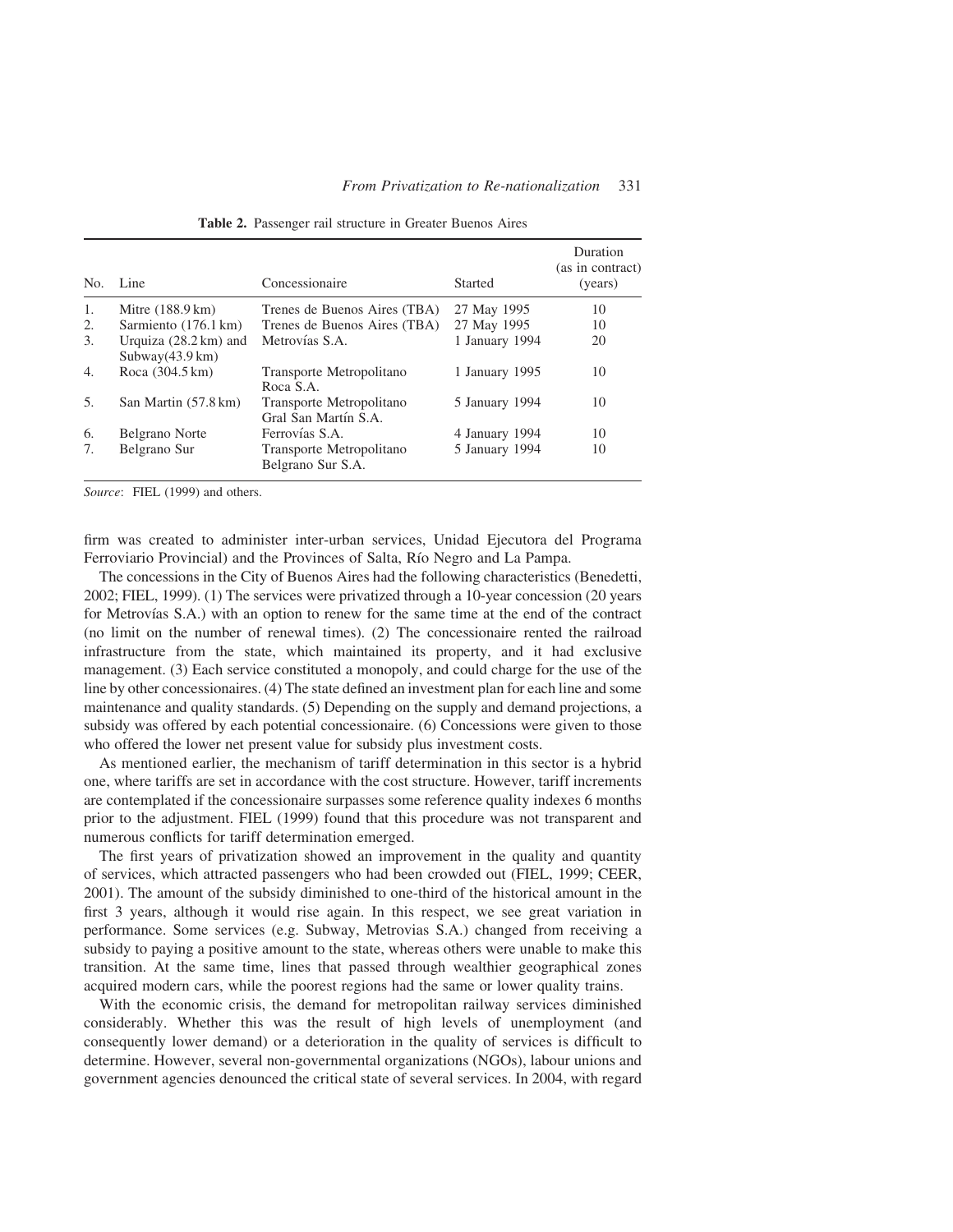to Transportes Metropolitanos S.A. (San Martín and Roca lines), the National Auditor-General<sup>14</sup> concluded: "[There is evidence of] a constant deterioration of the enterprise situation [due to] an increment in the level of debt and to a deficient economic-financial management, which generates doubts with respect to the future of the service". Moreover, between 1996 and 1998, the firm "distributed excessive profits in spite of the serious level of indebtedness". Besides, the firm did not honour its obligations in terms of investment and maintenance: investment plans were suspended or delayed, which led to the necessity for more maintenance, which, in turn, did not occur. The number of functioning cars diminished, resulting in overcrowded services. Also, infrastructure investment procedures were not transparent in the selection of providers.

A lack of control over the goods administered by the concessionaires generated several claims of fraud, which included the disappearance of electronic ticket machines and locomotives. In the aftermath of the economic crisis, metal parts and window glass disappeared from the railroad cars because of their resale value. These claims are now in the justice system.

In 2004, Concession 4 (Transportes Metropolitanos Gral. San Martin S.A.) was terminated and the state (with technical assistance from other concessionaires) took over the operation of this service (Decreto 798/04, Resolución Secretaría de Transporte 408/04). In April 2005, Transportes de Buenos Aires (TBA), the concessionaire of the Mitre and Sarmiento lines, declared it could not service its debt. TBA blamed "tariff freezing, the suspension of the adjustment mechanism [suspended in 2002] and the increments in taxes" (Pagina/12, 23 April 2005) for this situation, despite the increments in the subsidy provided by Presidents Duhalde and Kirchner.

In 2004, the national government reacquired control over inter-urban (long distance) services. In Decreto 1261/04, it mentioned that the rail policies of the Menem administration had led to the "economic and social destruction of numerous villages" and "the closure of factories", which contributed to an "increase in the unemployment rate". In 2005, only a few services were provided as a result of this nationalization (Buenos Aires –Rosario, Buenos Aires-Co´rdoba, once a week each), although there are plans to increase the quantity of services.

#### 6. Public Water and Sewerage Services for Greater Buenos Aires

Poverty reduction and improvements in quality of life are associated with access to drinkable water. A public enterprise, Obras Sanitarias de la Nación (OSN), was responsible for water and sewerage provision during most of the last century. As it constituted a considerable burden to the Treasury, this service was included in the privatization scheme. The publicly owned firm was broken-up geographically into several firms. In order to accelerate privatization, the government opted to award the right to provide the service under a concession contract rather than sell the utility, keeping the fixed assets under public ownership. A single private firm would operate the service for 30 years. In Buenos Aires, the concession was awarded to Aguas Argentinas S.A., a consortium headed by the French firm Lyonnaise des Eaux-Dumez (later Suez) in December 1992 (transfer occurred in May 1993; see FIEL, 1999).

The government's regulatory role is in the hands of the Ente Tripartito de Obras y Servicios Sanitarios (ETOSS). This agency is financed by a user fee levied on consumers and governed by a directorate appointed to a 6-year term, with the option of one renewable term. FIEL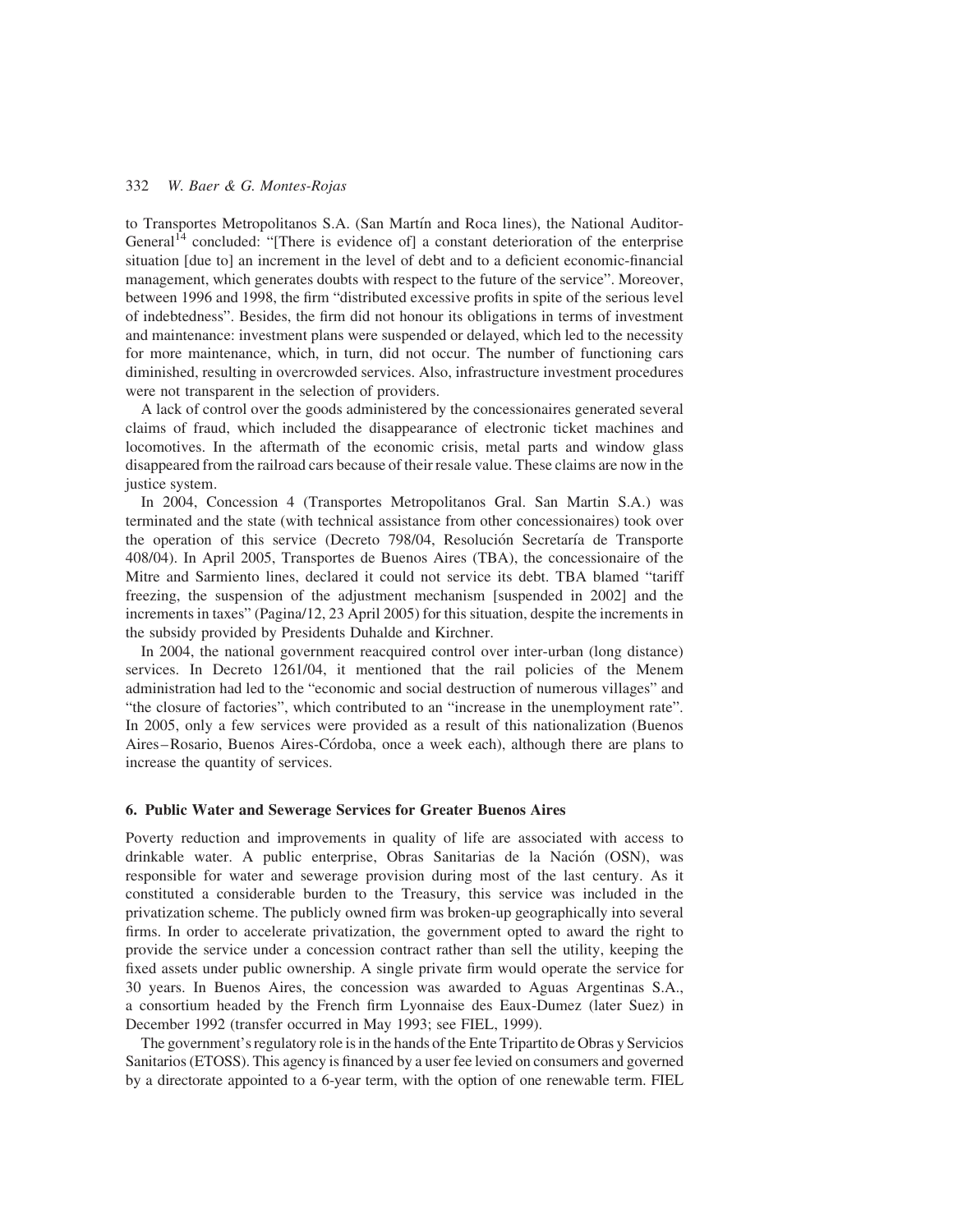(1999) emphasized that the management was selected because of their political orientation rather than their technical background (regulators were appointed by the municipalities, or local governments). This resulted in many of the agency's decisions favouring the concessionaire. For instance, in 1994 ETOSS decided to apply an excessive tariff increment in advance for future investment, without considering the consequent growth in the number of clients (Resolución ETOSS 81/1994; see Figure 2 for the evolution of the average residential tariff). In 1995, a new increase was approved because the new geographical zone served by Aguas Argentinas had a lower client/inhabitant ratio than expected (Resolución ETOSS 83/1995), following the *ad hoc* criteria of maintaining a constant global revenue policy.

According to Azpiazu (interviewed in Hacher, 2004), residential water rates increased 88.2% between May 1993 and January 2002, although there was "no relationship between this rate and the consumer price index (inflation rate), which was 7.3 per cent for the same period". In turn, this provided the company with a 20% average annual rate of return, far higher than is "acceptable or normal" for the water industry in other countries. In the USA, for example, water companies earned between 6 and 12.5% in 1991. In the UK a reasonable rate of profit for the sector is between 6 and 7%. In France, 6% is considered a very reasonable return on investment (Seoane, 2003). Yet this rate of increase did not translate into higher quality or quantity of service. In 1997, the company was found to have failed to complete 45% of its contract commitments for improvement and expansion of services, resulting in massive pollution. Aguas Argentinas's low investment policy resulted in the exclusion of 840 000 and 930 000 inhabitants from access to potable water and sewerage respectively (Ramal, 2005).

Van der Berg (2000) has pointed out that the tariff structure was set to be favourable to existing users and skewed against new connections. For that reason, there were difficulties in expanding the services to the poor and the contract had to be renegotiated to meet its coverage targets. Catenazzi (2001) has pointed out that the logic of Aguas Argentinas was to concentrate on maintenance of the existing infrastructure, because adding new users (mainly poor and with dubious payment capacity) represented a small portion of revenues. This author remarked that breach of the contract should have occurred in the first renegotiation (1997).

Others blamed the pesification of tariffs and the devaluation that changed the "rules of the game". Aguas Argentinas S.A. declared a loss associated with the devaluation of about US\$400 million (Press Office, Aguas Argentinas S.A., personal interview). Moreover, it showed that 95% of its debt was denominated in dollars, which made its financial situation especially vulnerable.

Table 3 shows the evolution of net profits before and after the devaluation. It shows that positive profitability returned in 2003, but at a much lower rate of return. Carlos Vilas, who represented the government in ETOSS, pointed out that Aguas Argentinas provides

|                         | 2000   | 2001    | 2002      | 2003    | 2004  |
|-------------------------|--------|---------|-----------|---------|-------|
| Exchange rate           | 1.00   | 1.00    | 3.17      | 2.97    | 2.95  |
| Profits (thousand US\$) | 85 061 | 161 211 | $-832726$ | 148 122 | 13839 |
| Profits (thousand U\$S) | 85 061 | 161 211 | $-262966$ | 49 887  | 4.687 |
|                         |        |         |           |         |       |

Table 3. Net profits—Aguas Argentinas S.A.

Source: Poder Ciudadano, Banco de datos de Empresas de Servicios Públicos http://www.poderciudadano. org/up\_downloads/temas/65\_1.pdf?PHPSESSID =  $4f0333dc07110ce1054a488b6c0df859$ .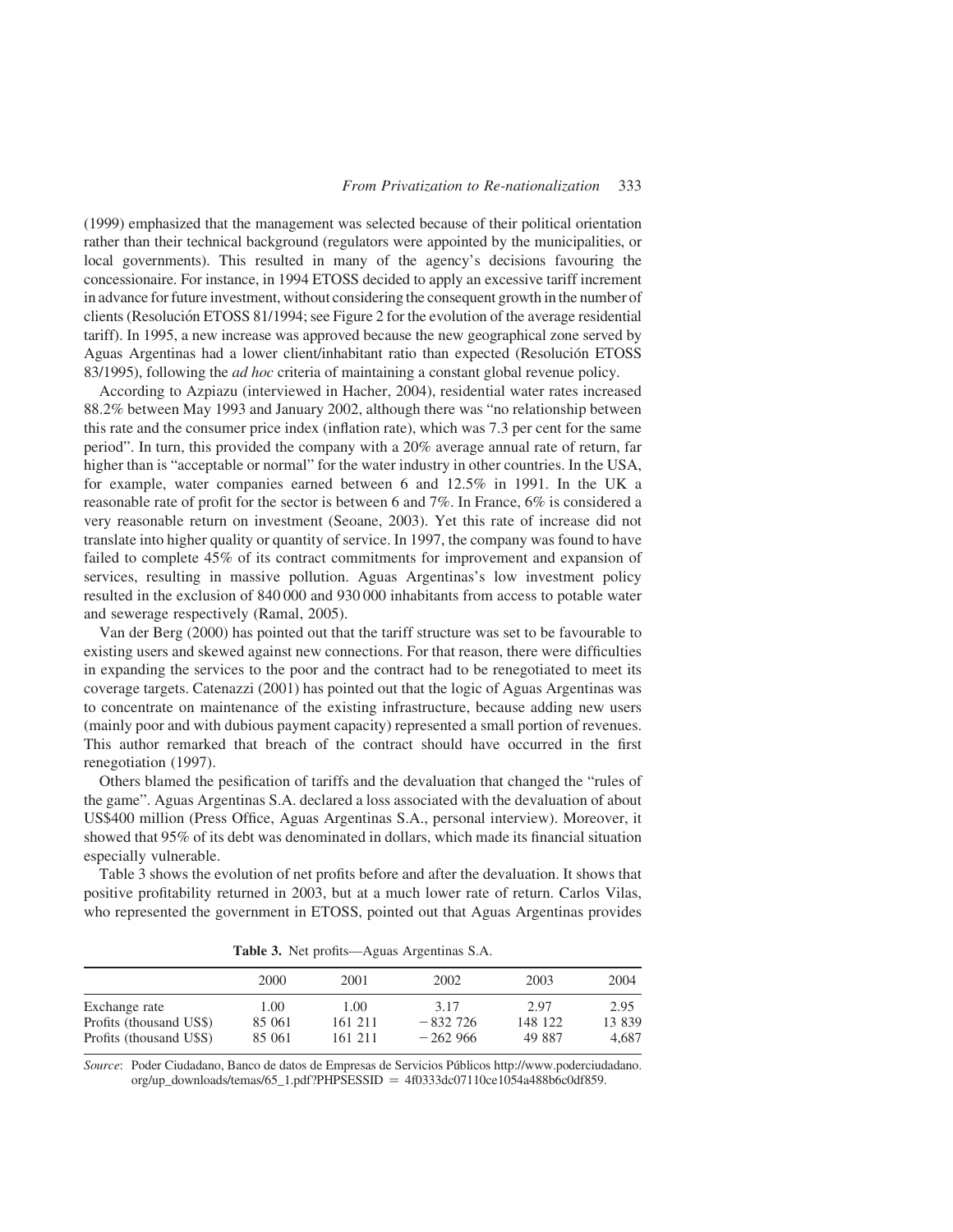only maintenance because "water is not a profitable business".<sup>15</sup> In 2006, the state cancelled the concession and reacquired control of Aguas Argentinas (Decreto 303/2006). Moreover, ETOSS was dissolved in 2007 and a new regulatory agency is being created.

# 7. Postal Services

In 1997 (Decreto 840/1997), the postal service, one of the most emblematic public services, was privatized and the firm Grupo Macri, associated with British technical expertise, gained control of this sector. Correo Argentino S.A. won a 30-year concession as provider of the official mail in Argentina. In this case no improvement in the quality of the service was observed, although prices increased considerably. From 1999 the private firm stopped paying the fee stipulated by the contract. In November 2003 (Decreto 1075/2003) the state cancelled the concession and regained control. This sector underwent the latest privatization, but it also existed for the shortest time.

In this case, privatization was undertaken where other private postal services were already competing in the market: two large firms (OCA S.A. and Andreani S.A.) with national scope, and many informal and locally established firms existed.

According to the National Auditor-General, the concessionaire paid only for the first two periods (September 1997–February 1998 and March 1998 –August 1998). In the following periods, it only discounted from the fee services provided to the state, and the auditors recommended rescinding the contract. At the same time, the standard service price increased several times during the concession, with no improvement in quality. All of the above contributed to the cancellation of the concession and to the re-nationalization of the postal services.

#### 8. Conclusions: What went Wrong with Privatizations?

The privatization of public services was intended to replace state management by marketoriented enterprises, which would realize certain general objectives related to the wellbeing of the population and behave competitively in monopolistic environments. Given the vicissitudes of the economy at the time the process started, the government was more preoccupied with alleviating the fiscal situation than in creating an adequate regulatory framework. Moreover, policy-makers were closely related to the private sector, which depended on the state for its own survival. That is, these private firms were either unable to survive without favourable regulatory rules (because they were inefficient), or unwilling to operate in Argentina with reduced profit margins. As a result of their link with the regulatory agencies, some of the privatized public utilities were extremely lucrative (e.g. telephone companies, petroleum, etc.), whereas others depended totally on the state for their profitability (e.g. railways, water and postal services).

Some of the original objectives of privatization were achieved. In particular, productivity increased considerably (amid massive layoffs) and new technologies were adopted by newly privatized firms (mainly in telecommunications). Considerable investment took place only in highly profitable industries. Tariffs were set in line with costs structures, which in many cases contributed to the generation of efficiency gains. In general, the privatization concessions did not alter the market structure; that is, they transformed a public monopoly into a private one (an exception was the telecommunications).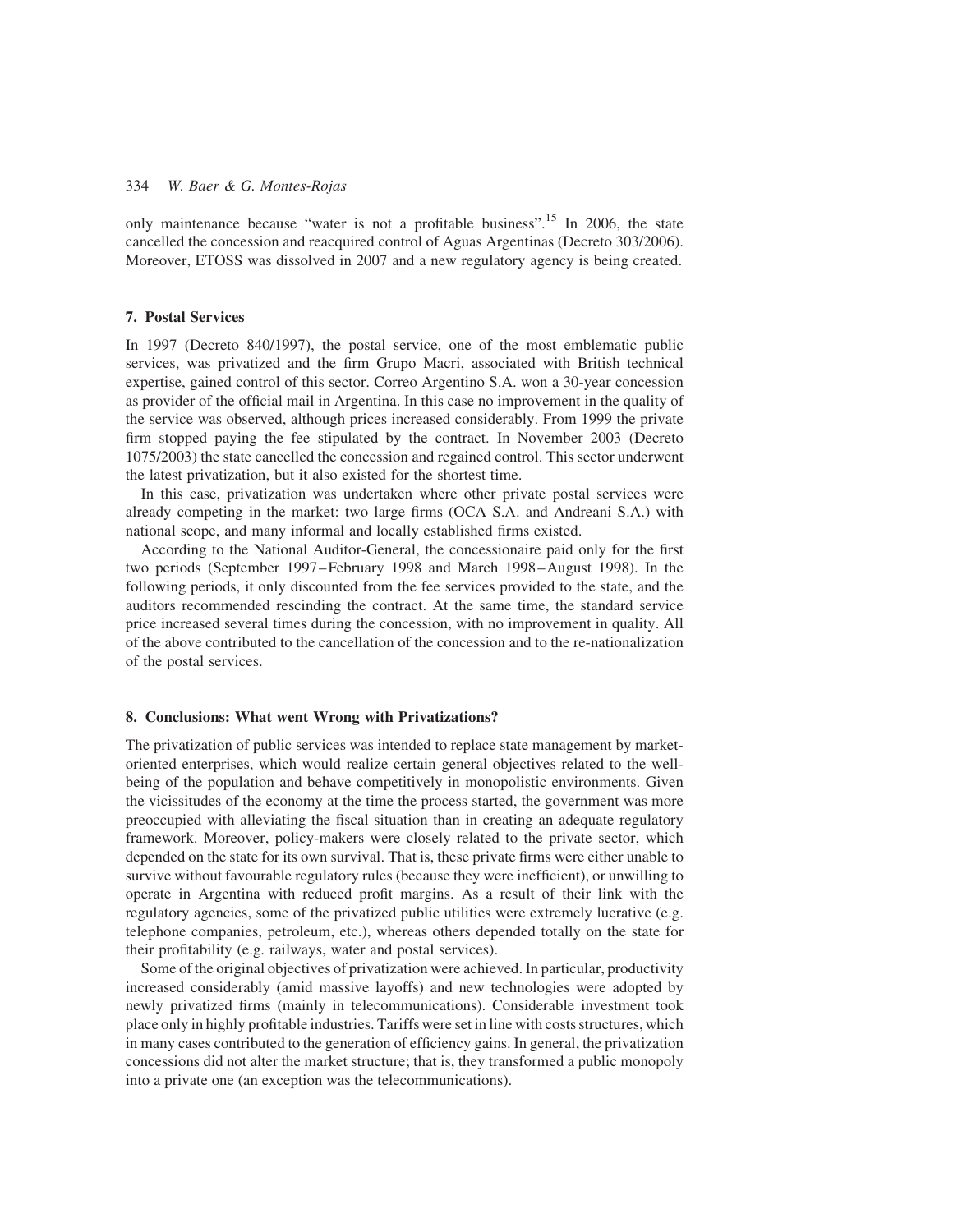After the devaluation of 2002, privatized firms discontinued their investment plans and provided services only to established clients, awaiting a restoration of their previous profit levels. Services deteriorated to before-privatization levels and public discontent emerged. As increasing prices was not politically viable, the government started a renegotiation process with the intention of achieving the original objectives, that is, increasing efficiency and consumer gains.

To answer the question posed in the title, two main considerations need to be taken into account. First, in some sectors the privatization goals themselves were not attainable. In water and sewerage, for instance, the firm has no incentive to expand the service to the poorest population stratum. As occurred in other cases, the state financed investments in infrastructure, while the firm only administered services to already existing clients. In the railways, a sector with a long history of deficits and considerable demand fluctuations, the quality of services depended on the amount of subsidies provided by the state. Profitoriented management of public utility companies might not be compatible with the original welfare objectives. Moreover, concessionaires acquired SOEs in a context of real exchange rate appreciation and non-tradables profitability. This context changed dramatically with the devaluation in 2002, and this made profits in pesos non-competitive internationally.

Second, the "institutional capture" of the state was mainly responsible for the weak regulatory framework. A strong government, not captured by private concessionaires, is a necessary condition for efficient regulation. The extraordinary profits obtained in the past decade were the result of both lack of experience and the involvement of the newly created enterprises in the regulation of their markets. Moreover, failure to fulfil the contracts led to concession cancellation only after the political climate towards privatization changed.

As this article has shown, the process of privatization was deeply flawed because: (1) the state was in too much of a hurry to obtain the income from awarding the concession contacts and thus help its short-term fiscal adjustment; and (2) the very high rates of return for the concessionaires resulted in their becoming powerful lobbyists whose aim was to maintain these rates, while they had little incentive to improve efficiency. The final verdict with regard to the Argentinean experience is that a successful privatization of public utilities can occur only with a strong and independent regulatory authority, allowing for a reasonable long-term rate of return.

#### **Notes**

- $<sup>1</sup>$  Argentina, like many other Latin American countries that had experienced the debt crisis of the 1980s</sup> and were forced to renegotiate the debt with creditor banks and the IMF, was pressured to adopt neo-
- liberal policies, which included the privatization of public enterprises. <sup>2</sup> John Williamson (1990) summarized the contents of this consensus: fiscal discipline; redirect public expenditure; tax reform; financial liberalization; adopt a single, competitive exchange rate; trade liberalization; eliminate barriers to foreign direct investment; privatize state-owned enterprises;
- deregulate market entry and competition; and ensure secure property rights.<br><sup>3</sup> Most privatization knowledge was based either on the UK experience or that of a few developing countries (e.g. Chile).<br><sup>4</sup> President Carlos Menem was in office for two consecutive periods: 1989–95 and 1995–99.
- 
- <sup>5</sup> Petrecolla et al. (1993) put it this way: " ... [C]ontrary to what happened in other national privatisation experiences, and in spite of what had been recommended by experts and by the international organisations with previous experience in this area, the operation did not include cleaning up the firms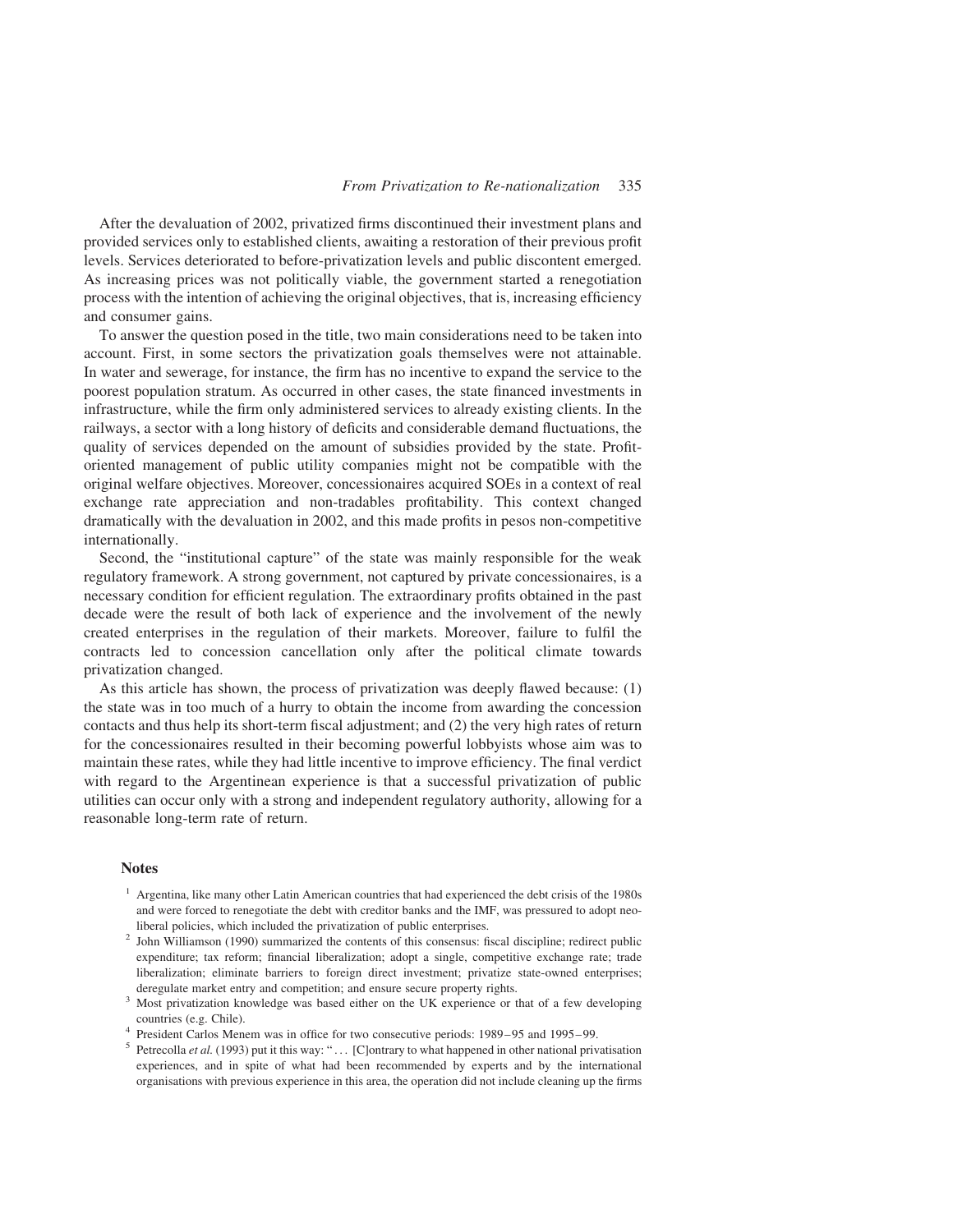in order to reestablish their productive capacity. On the contrary, the performance of public firms to be privatised worsened in the period before privatization ... [T]he authorities ended up using the situation of quasi-collapse of the firms and the consequent deterioration in the provision of public

- services as an argument, widely accepted, in favor of massive privatisation" (p. 71).<br><sup>6</sup> It is worth mentioning that dismantling of the labour union power resulted in the emergence of a new political force: "piqueteros" (unemployed workers who blockade roads as their main way of
- protesting), which was be decisive in the 2001 political crisis. <sup>7</sup> While the Convertibility Law was sanctioned in April 1991 and indexation was explicitly prohibited, another law (Decreto 2585/91) allowed telecom companies to follow the US evolution of prices as a main reference. In turn, this was applied to other public services. The legal interpretation of this "exception" was that the Convertibility Law referred to indexation only in local currency, as no
- mention to other currencies was in the Law.<br><sup>8</sup> For instance, Edenor S.A., one of the two biggest privatized electricity companies, showed losses due to the devaluation and crisis of about US\$330 million, which was bigger that the accumulated gains from its constituency (own calculations based on information provided by interviews in Edenor S.A.). Aguas Argentinas S.A., water and sewerage for the City of Buenos Aires, declared a loss of US\$400 associated with the devaluation (Press Office, Aguas Argentinas S.A.).
- <sup>9</sup> In February 2003 the water and sewage concession in the capital of the Phillipines, of which Suez owned over 20%, was terminated. In March 2003, blaming a "global financial pitch", Suez backed out of a contract they had won in Ho Chi Minh City to provide Vietnam's first build –operate–transfer water treatment plant. In January 2004, Ondeo, Suez's water management subsidiary, pulled out of what was to have been a 10-year contract to manage water services for all of Puerto Rico. In 2005, a Suez subsidiary in Bolivia administered water and sewerage in La Paz and El Alto. Massive popular
- protests in the latter city were generated by the firm's actions (Hacher, 2004).<br><sup>10</sup> Electricité de France is also involved in other developing countries: in Latin America (Brazil and Mexico), Asia (China, Laos and Vietna
- $11$  In August 2005, the City of Buenos Aires suffered a gigantic blackout, mostly in the area operated by Edenor S.A. The enterprise blamed the tariff freeze for necessitating the use of cheap maintenance
- 
- inputs (Clarín, 25 August 2005). See later for the performance of railways after the devaluation.<br><sup>12</sup> For a list of pending cases, see http://www.worldbank.org/icsid/cases/pending.htm.<br><sup>13</sup> The nationalization merged more with track networks.
- <sup>14</sup> The following web site has a summary: http://www1.hcdn.gov.ar/dependencias/ari/Informes/ informe\_ferrocarriles.pdf.<br><sup>15</sup> Página/12, 27 June 2005.
- 

#### References

- Adam, C., Cavendish, W. & Mistry, P. S. (Eds) (1992) Adjusting Privatization. Case Studies from Developing Countries (London: James Currey).
- Amann, E. & Baer, W. (2005) From the development to the regulatory state: the transformation of the government's impact on the Brazilian economy, The Quarterly Review of Economics and Finance, 45, p. 421 –431.
- Azpiazu, D. (2001) Inequidades normativas, rentas de privilegio y asignaturas pendientes, Enoikos, 17, pp. 14 –19.
- Azpiazu, D. (2002) Privatizaciones en la Argentina. La captura institucional del Estado, Realidad Económica, 189, http://www.iade.org.ar/modules/noticias/article.php?storyid=422.
- Baer, W. (1994) Privatization in Latin America, The World Economy, 17, pp. 509–528.
- Basualdo, E. (2001) Las privatizaciones en la valorización financiera de los grupos económicos, Enoikos, 17, pp. 14 –19.
- Basualdo, E., Aspiazu, D., Abeles, M., Arza, C., Porcinito, K., Pesce, J. & Schorr, M. (2002) El Proceso de Privatización en Argentina, la Renegociación con las Empresas Privatizadas (Quilmes, Argentina: Universidad de Quilmes Ediciones).
- Beesley, M. & Littlechild, S. (1994) Privatization: principles, problems and priorities, in: K. Bishop, J. Kay & C. Mayer (Eds) Privatization and Economic Performance (Oxford: Oxford University Press).
- Benedetti, A. (2002) Argentina ¿País sin ferrocarril? Realidad Económica, p. 185.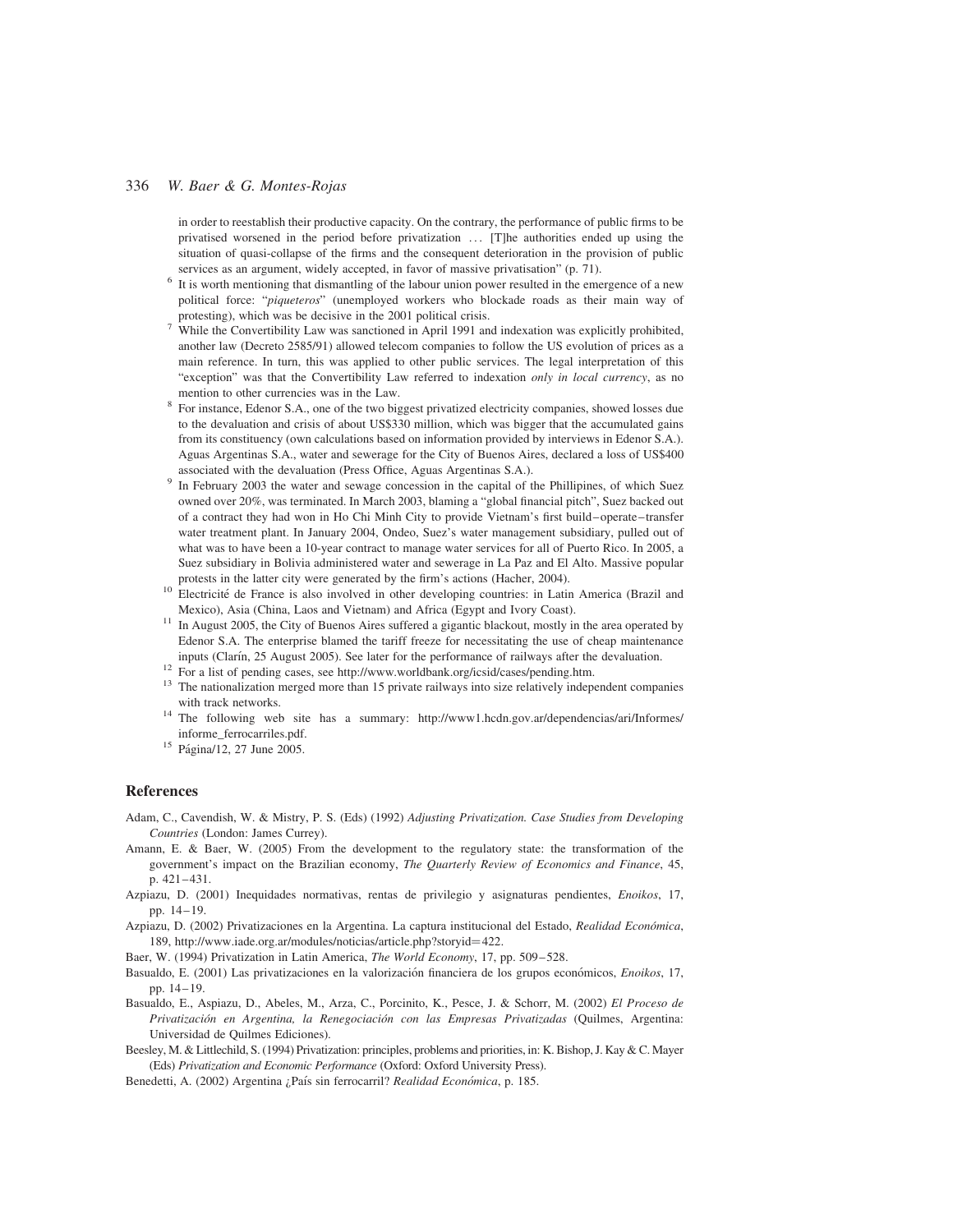Boycko, M., Shleifer, A. & Vishny, R. (1993) A Theory of Privatization (Cambridge, MA: The MIT Press).

- Catenazzi, A. (2001) Privatización y universalidad. La posprivatización de Obras Sanitarias de la Nación, Enoikos, 7, pp. 59–65.
- CEER (2001) Las Empresas Privadas de Servicios Públicos en la Argentina. Un Análisis de su Contribución a la Competitividad del Paı´s (Buenos Aires: UADE).
- Chisari, O., Estache, O. & Romero, C. (1999) Winners and losers of privatization and regulation of utilities: lesson from a general equilibrium model of Argentina, The World Bank Economic Review, 13, pp. 357–378.
- Felder, R. (1994) El estado se baja del tren: la política ferroviaria del gobierno menemista. La reestructuración de los ferrocarriles: particularidades, perspectivas, Realidad Económica, p. 123.
- FIEL (1987) The Failure of Statism. A Proposal for Reform of the Argentina Public Sector (Buenos Aires: Sudamericana-Planeta).
- FIEL (1999) La Regulación de la Competencia y de los Servicios Públicos. Teoría y Experiencia Argentina Reciente (Buenos Aires: Sudamericana-Planeta).
- Hacher, S. (2004) Argentina Water Privatization Scheme Runs Dry, available at: http://www.corpwatch.org/ article.php?id  $= 10088$
- IFC (International Finance Corporation) (1995) Privatization: Principles and Practices (Washington, DC: IFC). Kogan, J. H. & Thompson, L. (1994) Reshaping Argentina's railways, Japan Railway & Transport Review, 2,
- Megginson, W., Nash, R. & van Randerborgh, M. (1994) The Financial and Operating Performance of Newly Privatized Firms: An International Empirical Analysis, Journal of Finance, 49, pp. 403 –452.
- Petrecolla, A., Porto, A. & Gerchunoff, P. (1993) Privatization in Argentina, The Quarterly Review of Economic and Finance, 33, pp. 67-93.
- Petrecolla, D. (2001) Defensa de la competencia, Enoikos, 17, pp. 49–52.

pp. 23–29.

- Ramal, M. (2005) Al rescate del proceso privatizador. La naturaleza de la "nueva reforma del Estado", Quilmes, Argentina, Universidad Nacional de Quilmes.
- Savas, E. S. (1987) Privatization: The Key to Better Government (Chatham, NJ: Chatham House).
- Schvarzer, J. (1998) Implantacion de Un Modelo Economico: La Experiencia Argentina Entre 1975 y El 2000 (Buenos Aires: AZ Editores).
- Seoane, M. (2003) El Saqueo de la Argentina (Buenos Aires: Sudamericana).
- Shapiro, C. & Willig, R. (1990) Economic rationales for the scope of privatization, in: E. Suleiman & J. Waterbury (Eds) The Political Economy of Public Sector Reform and Privatization (London: Westview Press).
- Sirtaine, S., Pinglo, M. E., Guasch, J. L. & Foster, V. (2005) How profitable are infrastructure concessions in Latin America? Empirical evidence and regulatory implications, Trends and Policy Options (Washington, DC: The World Bank).
- Suleiman, E. N. & Waterbury, J. (1990) Introduction, in: E. Suleiman & J. Waterbury (Eds) The Political Economy of Public Sector Reform and Privatization (London: Westview Press).
- Thwaites Rey, M. & López, A. M. (2001) Los fines de la regulación. "Oportunistas" y clientes en el sistema, Enoikos, 17, pp. 20–26.
- van der Berg, C. (2000) Water concessions. Who wins, who loses and what to do about it, Public Policy for the Private Sector, p. 217.
- Vernon, R. (1991) A technical approach to privatization issues: coupling project analysis with rules of thumb, in: R. Ramamurti & R. Vernon (Eds) Privatization and Control of State-owned Enterprises (Washington, DC: Economic Development Institute, The World Bank).
- Williamson, J. (Ed.) (1990) Latin American Adjustment: How Much has Happened (Washington, DC: Institute for International Economics).